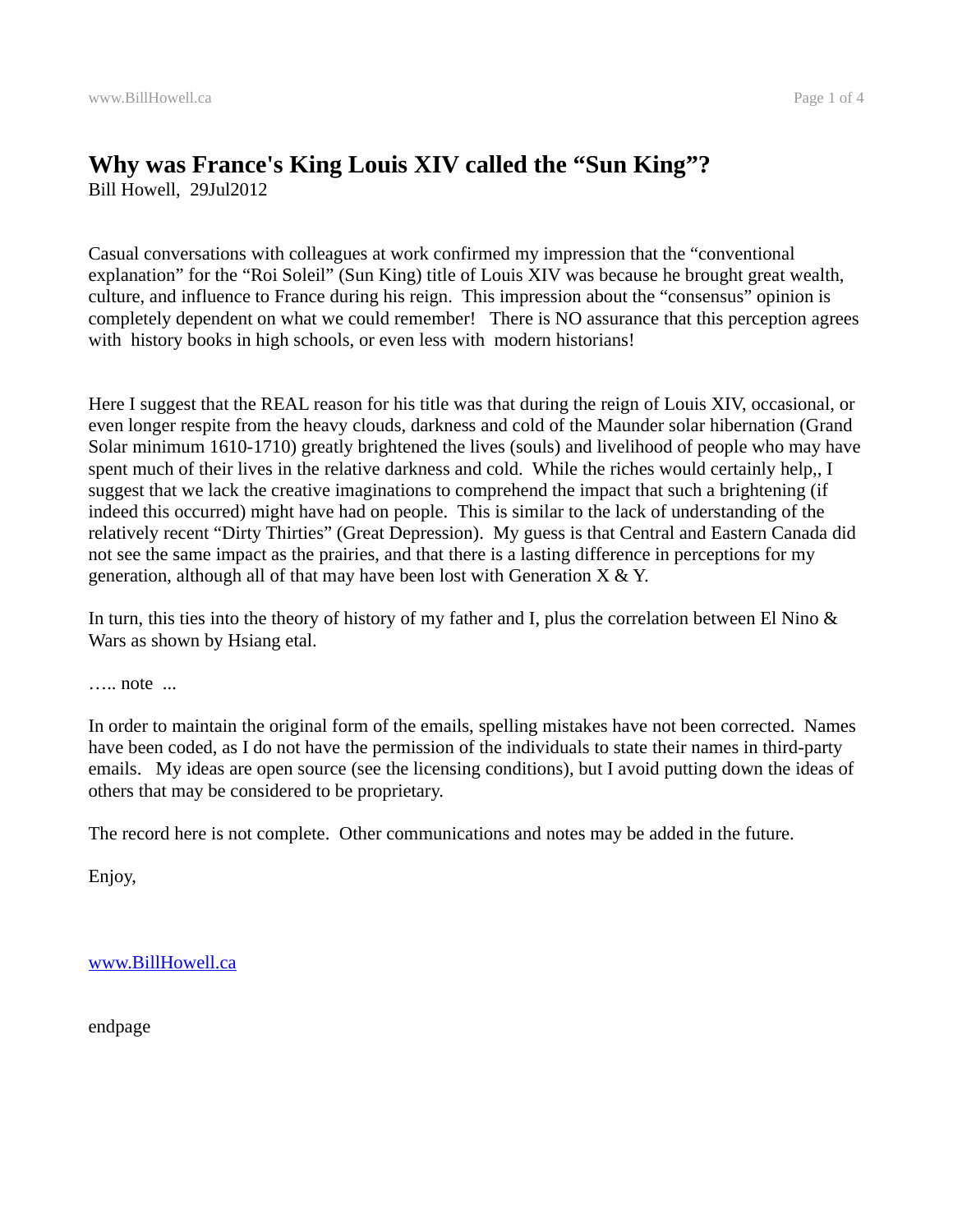## **Status as of ?date?:**

- I have quite a few other comments, but I'll end it here...
- A sister note on the food storage room of the Fort St. Louis of Quebec led to this...

#### \*\*\*\*\*\*\*\*\*\*\*\*\*\*\*\*\*\*\*\*\*\*\*\*\*\*\*\*\*\*\*\*\*\*\*\*\*\*\*\*\*\*\*\*\*\*\*\*\*\*\*\*\*\*\*\*\*\*\*\*\*\*\*\*\*\*\*\*\*\*\*\*\*\*\*\*

## *Waiver/ Disclaimer*

The contents of this document do NOT reflect the policies, priorities, directions, or opinions of any of the author's past current, or future employers, work colleagues family, friends, or acquaintances, nor even of the author himself. The contents (including but not restricted to concepts, results, recommendations) have NOT been approved nor sanctioned at any level by any person or organization.

The reader is warned that there is no warranty or guarantee as to the accuracy of the information herein, nor can the [analysis, conclusions, and recommendations] be assumed to be correct. The application of any concepts or results herein could quite possibly result in losses and/or damages to the readers, their associates, organizations, or countries, or the entire human species. The author accepts no responsibility for damages or loss arising from the application of any of the concepts herein, neither for the reader nor third parties.

#### \*\*\*\*\*\*\*\*\*\*\*\*\*\*\*\*\*\*\*\*\*\*\*\*\*\*\*\*\*\*\*\*\*\*\*\*\*\*\*\*\*\*\*

# *Copyright © 2012 Bill Howell of Ottawa, Ontario, Canada*

Exceptions:

- All papers cited are the property of the publisher or author as specified in the books and papers.
- All information from conversations with other individuals are potentially the property of that individual, or of third parties.

**Permission is granted to copy, distribute and/or modify ONLY the non-third-party content of this document under either:**



**The GNU Free Documentation License [\(http://www.gnu.org/licenses/\)](http://www.gnu.org/licenses/); with no Invariant Sections, Front-Cover Texts, or Back-Cover Texts.**



# Attribution-NonCommercial-ShareAlike 3.0 Unported (CC BY-NC-SA 3.0)

**[Creative Commons Attribution-Noncommercial-Share Alike 3.0 Unported License.](http://creativecommons.org/licenses/by-nc-sa/3.0/)**

It is expected that users of the content will:

- Acknowledge William Neil Howell and/or the specific author of content or images on this page as indicated, as the source of the image.
- Provide a link or reference back to this specific page.
- Allow any modifications made to the content to also be reused under the terms of one or both of the licenses noted above.

\*\*\*\*\*\*\*\*\*\*\*\*\*\*\*\*\*\*\*\*\*\*\*\*\*\*\*\*\*\*\*\*\*\*\*\*\*\*\*\*\*\*\*\*\*\*\*\*\*\*\*\*\*\*\*\*\*\*\*\*\*\*\*\*\*\*\*\*\*\*\*\*\*\*\*\*

endpage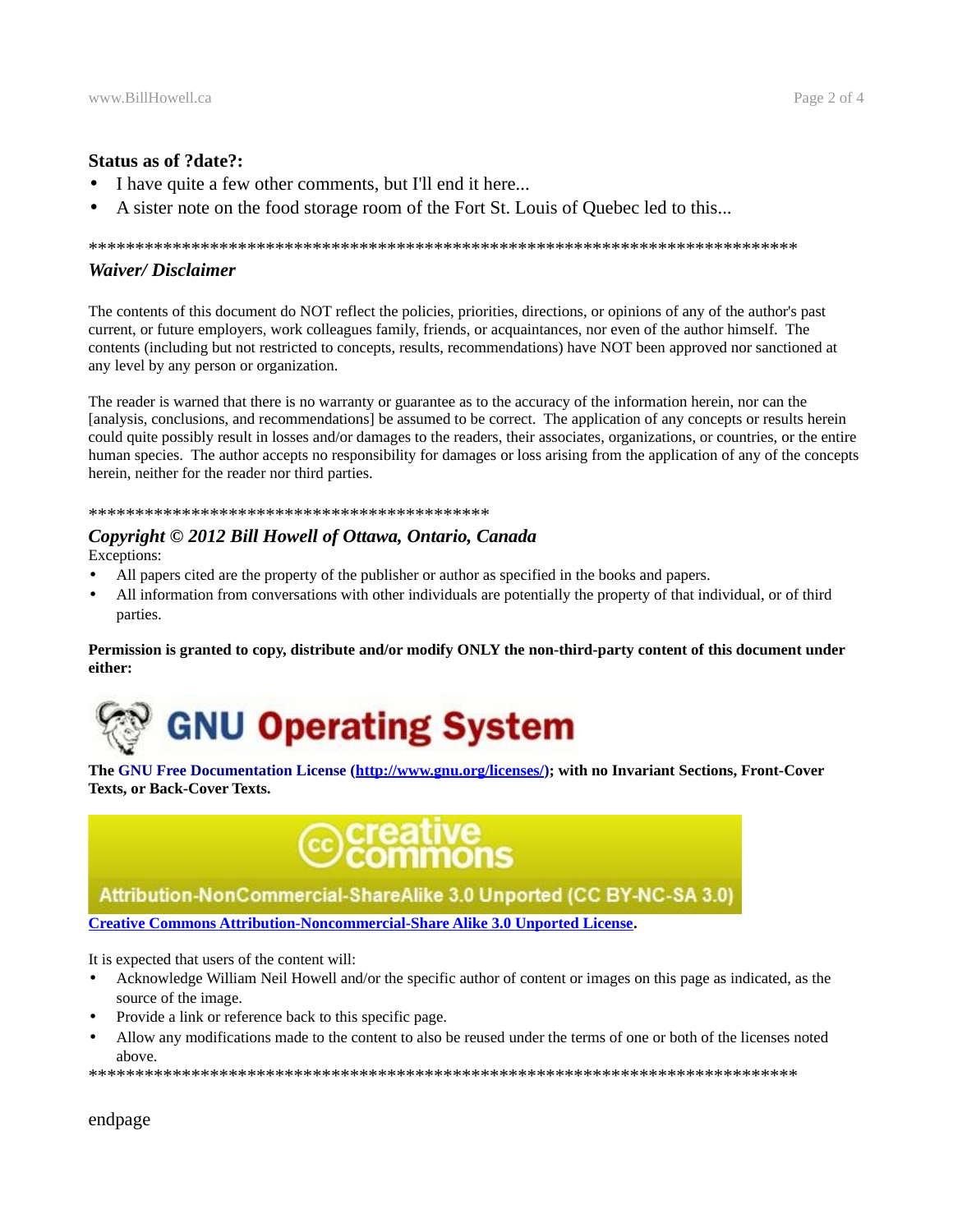#### **From:** Howell, Bill **Sent:** 26 juillet 2012 11:17 **To:** [>VB<] **Cc:** [>CG, KB<] **Subject:** FW: Louis XIV - pourquoi était-il le "Roi Soleil"? ; Fort / Chateau St Louis, Québec entreposage de nourriture

I've attached the files that go with these emails, starting with the earliest (at very "end or bottom" of this email).

(see also : http://www.billhowell.ca/History/Howell%20120729%20Fort%20St%20Louis%20in%20Quebec%20city%20- %20archaeological%20interpretation%20of%20food%20storage.pdf

## Key links:

- • [http://archive.org/details/frenchcanadianli00granuoft](http://archive.org/details/frenchcanadianli00granuoftRoger)
- • [http://www.billhowell.ca/Charvatova%20solar%20inertial%20motion%20&](http://www.billhowell.ca/Charvatova%20solar%20inertial%20motion%20&%20activity/Radioisotopes/Howell%20-%20history%20timelines%20and%20radioisotopes.jpg) [%20activity/Radioisotopes/Howell%20-%20history%20timelines%20and%20radioisotopes.jpg](http://www.billhowell.ca/Charvatova%20solar%20inertial%20motion%20&%20activity/Radioisotopes/Howell%20-%20history%20timelines%20and%20radioisotopes.jpg)

**Claude** - As you suggested, JM Fecteau had overlaid the satellite photo of modern Quebec city with an old drawing of the Fort St Louis and Old Quebec as of a certain date.

Bill Howell

**From:** Howell, Bill **Sent:** 24 juillet 2012 08:50 **To:** Fecteau, Jean-Marie; Pelletier, Jean-Marc; Bossy, Angélique **Subject:** Louis XIV - pourquoi était-il le "Roi Soleil"?

# **Maunder grand solar minimum :**

Angélique a dit que même dans le nord de France, que les rivières (la Seine) et lacs ne congèle pas souvent - sauf dans les Alpes (trop loin pour le transport de glace en grande quantité). Elle n'a jamais vu des histoires du temps décrivant l'utilisation de la glace pour préserver la nourriture. Par contre, on creusait des caves dans les châteaux pour créer des espaces frais. Parfois même les "?mot ou phrase pour les cellules de prisons pour les criminels à longue terme?" étaient utilisé pour la nourriture quand de grandes événements ou besoins demandait plus d'espace pour la nourriture.

In effect, Angelique's comments remind me of the Maunder "grand solar minimum" (what I call a "solar hibernation") from ~1610 to 1710. It is often described as 1625to 1700, or variants of both dates - given that an historian will base the dates on identifiable [climate, agricultural, economic, military, political] impacts, whereas a solar physicist will identify the period of anomalous solar behaviour. Based on the Maunder minimum, a change of that order (say 0.1 to 0.2% of total solar irradiance - but I may be off on that guess) may develop in a fuzzy manner over 30 to 50 years. (Climate impacts of short-term ocean circulation effects vary from 0 to 70 years or there-abouts?). Skating on the Dutch canals and Thames river in London England were common at the depth of the Maunder.